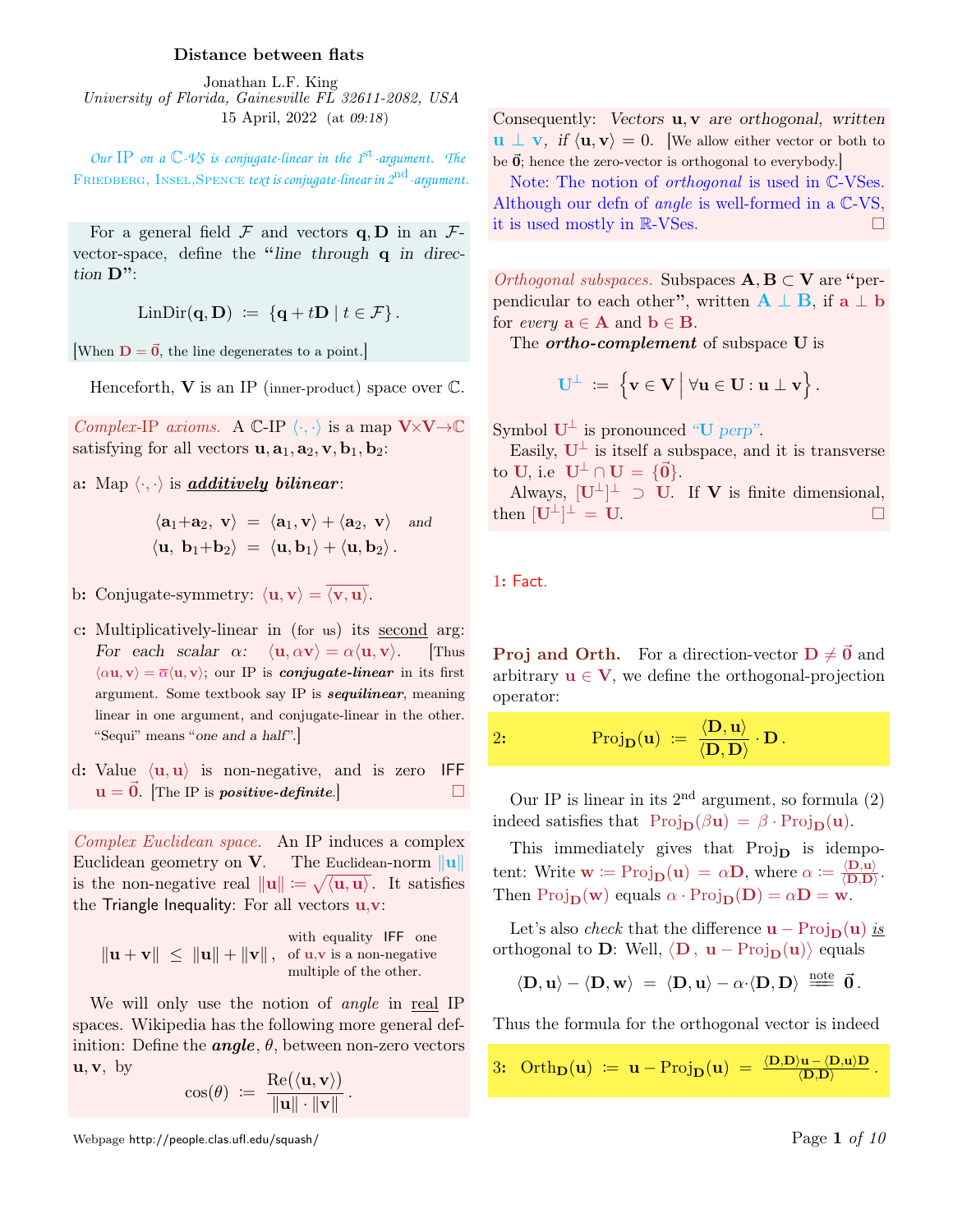Let's compute the square-norms:

2': 
$$
||\text{Proj}_{D}(u)||^{2} = \frac{\langle D, u \rangle \langle u, D \rangle}{\langle D, D \rangle} = \frac{|\langle u, D \rangle|^{2}}{\langle D, D \rangle}.
$$
  
\n3':  $||\text{Orth}_{D}(u)||^{2} = \langle u, u \rangle - ||\text{Proj}_{D}(u)||^{2}$   
\n $= \frac{\langle u, u \rangle \langle D, D \rangle - \langle D, u \rangle \langle u, D \rangle}{\langle D, D \rangle}.$ 

NOTE: The closest pt on  $\text{LinDir}(\mathbf{q}, \mathbf{D})$  to a point **p** is

4:  $\mathbf{q} + \text{Proj}_{\mathbf{D}}(\mathbf{p} - \mathbf{q}).$ 

The vector from (4) to **p** is  $Orth_D(p - q)$ .

OBS: The above eqns show  $(2') + (3')$  equals  $\langle \mathbf{u}, \mathbf{u} \rangle$ , which indeed is  $\|\mathbf{u}\|^2$ , the square of the hypotenuse.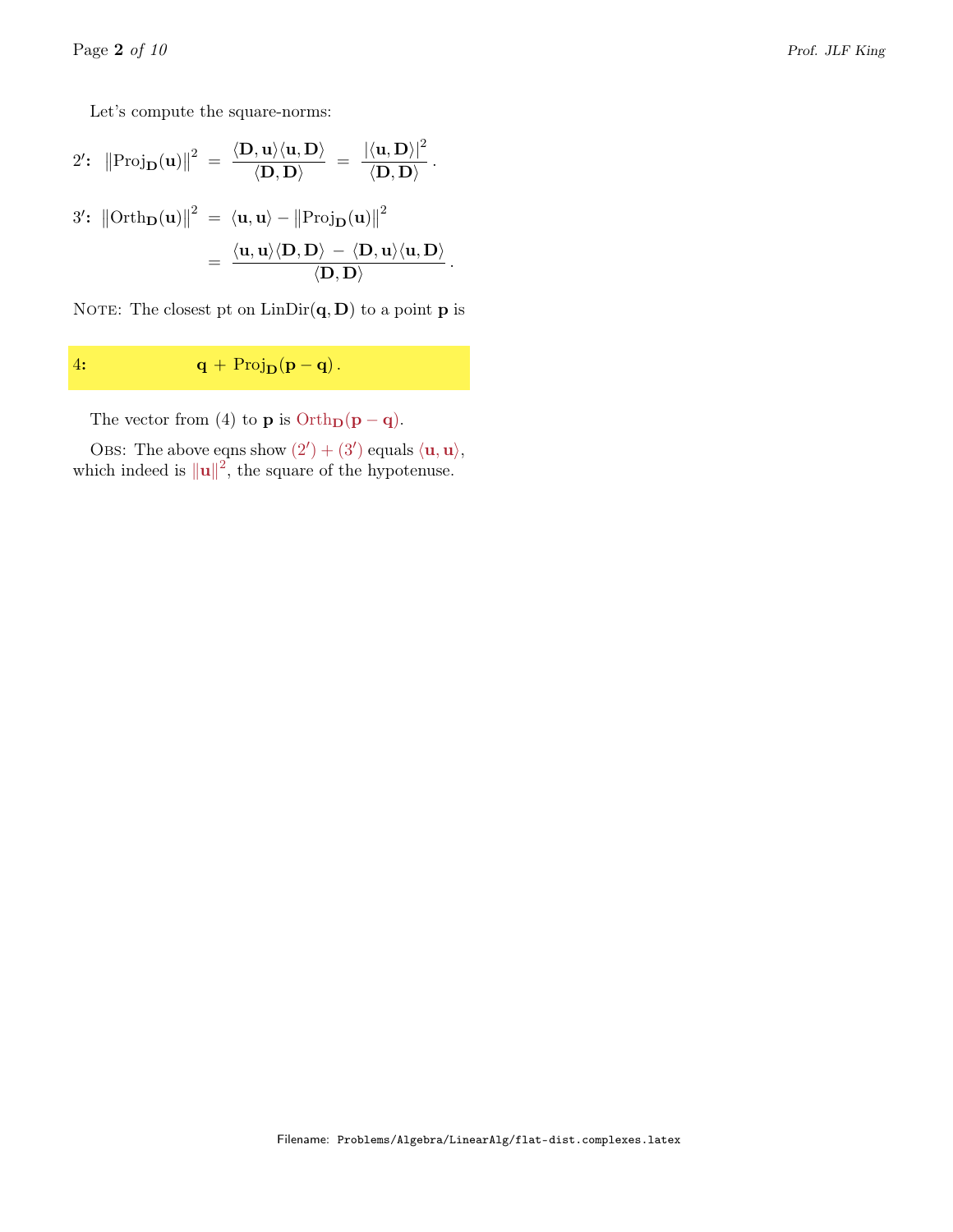*Space for drawing:*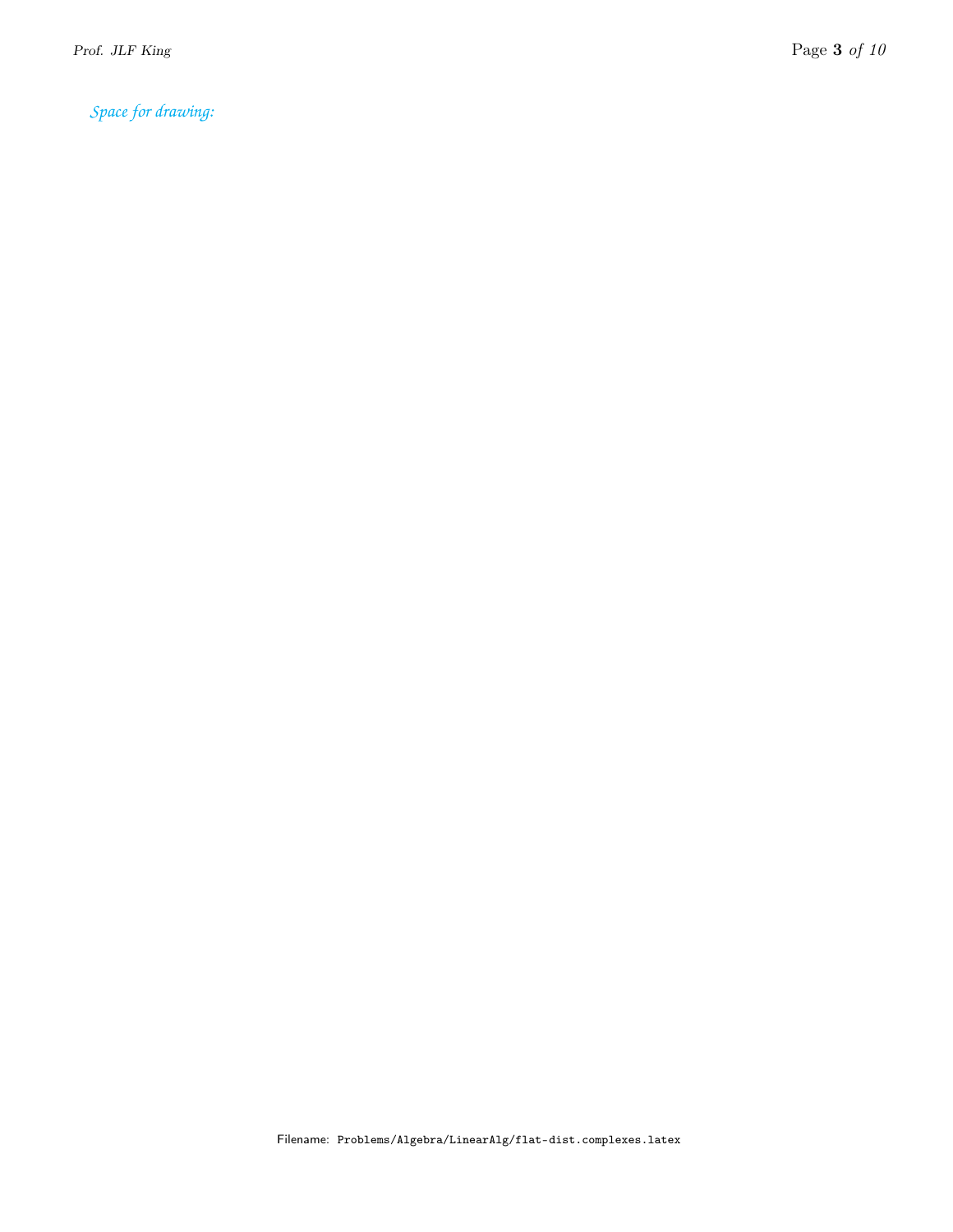Distance between two lines. Consider lines  $\mathbb{L}_1 := \text{LinDir}(\mathbf{p}_1, \mathbf{D})$  and  $\mathbb{L}_2 := \text{LinDir}(\mathbf{p}_2, \mathbf{E})$ ; the direction-vectors  **and**  $**E**$  **are not**  $\vec{0}$ **. The direction**vectors are **parallel** if the pair  $\{D, E\}$  is linearly dependent; otherwise, the direction-vectors are **skew**.

**Parallel Lines.** WLOG, **D=E**. And  $Dist(\mathbb{L}_1, \mathbb{L}_2)$ equals  $\|\text{Orth}_D(p_1 - p_2)\|$ . Compute this via  $(3')$ .

**Skew Lines.** Now **D**, **E** are *not* parallel. By Cauchy-Schwarz, then,

5.1: 
$$
\langle \mathbf{D}, \mathbf{D} \rangle \cdot \langle \mathbf{E}, \mathbf{E} \rangle \neq \langle \mathbf{D}, \mathbf{E} \rangle \cdot \langle \mathbf{E}, \mathbf{D} \rangle
$$
.

(Indeed, difference  $\langle \mathbf{D}, \mathbf{D} \rangle \cdot \langle \mathbf{E}, \mathbf{E} \rangle - \langle \mathbf{D}, \mathbf{E} \rangle \cdot \langle \mathbf{E}, \mathbf{D} \rangle$  is positive.) Let's translate the lines by  $-p_1$ . I.e, write them as LinDir( $\vec{0}$ , D) and LinDir( $\bf{b}$ , E), where  $\vec{b} := \bf{p}_2 - \bf{p}_1$ .

Take a "moving point" on each line. I.e, for "times"  $s, t \in \mathbb{C}$ :

 $q(s) := sD$  and  $\mathbf{r}(t) := \mathbf{b} - t\mathbf{E}$ . 5.2:

Since  $D, E$  are not parallel, there will be a unique pair  $(s, t)$  of times such that *difference-vector*  $q(s) - r(t)$  is orthogonal to each direction-vector.

Orthogonal to **D** means  $\langle \mathbf{D}, s\mathbf{D} \rangle - \langle \mathbf{D}, \mathbf{b} - t\mathbf{E} \rangle$  is zero. This is the first eqn below:

5.3: 
$$
\langle \mathbf{D}, \mathbf{D} \rangle s + \langle \mathbf{D}, \mathbf{E} \rangle t = \langle \mathbf{D}, \mathbf{b} \rangle.
$$
  
 $\langle \mathbf{E}, \mathbf{D} \rangle s + \langle \mathbf{E}, \mathbf{E} \rangle t = \langle \mathbf{E}, \mathbf{b} \rangle.$ 

Orthogonality to **E** yields the  $2<sup>nd</sup>$  eqn. Courtesy (5.1), the coefficient-matrix

$$
\mathsf{M} \; := \; \left[ \begin{smallmatrix} \langle \mathbf{D}, \mathbf{D} \rangle & \langle \mathbf{D}, \mathbf{E} \rangle \\ \langle \mathbf{E}, \mathbf{D} \rangle & \langle \mathbf{E}, \mathbf{E} \rangle \end{smallmatrix} \right]
$$

is non-singular. Let  $R := 1/\text{Det}(\mathsf{M})$  be the reciprocal.

| 5.4: | $\begin{bmatrix} \sigma \\ \tau \end{bmatrix} \;=\; R\cdot \begin{bmatrix} \langle \mathbf{E}, \mathbf{E} \rangle & \langle \mathbf{D}, \mathbf{E} \rangle \\ \langle \mathbf{E}, \mathbf{D} \rangle & \langle \mathbf{D}, \mathbf{D} \rangle \end{bmatrix} \cdot \begin{bmatrix} \langle \mathbf{D},\ \mathbf{b} \rangle \\ \langle \mathbf{E},\ \mathbf{b} \rangle \end{bmatrix}.$ |
|------|--------------------------------------------------------------------------------------------------------------------------------------------------------------------------------------------------------------------------------------------------------------------------------------------------------------------------------------------------------------------------------------|
|------|--------------------------------------------------------------------------------------------------------------------------------------------------------------------------------------------------------------------------------------------------------------------------------------------------------------------------------------------------------------------------------------|

Plugging this  $(\sigma, \tau)$  pair into (5.2) gives us the unique pair of closest points on the translated lines. So the closest points  $\sqrt{1}$  on the original lines are

| 5.5: | $\mathbf{p}_1 + \mathbf{q}(\sigma) = \mathbf{p}_1 + \sigma \mathbf{D} \in \mathbb{L}_1$ and |
|------|---------------------------------------------------------------------------------------------|
|      | $\mathbf{p}_1 + \mathbf{r}(\tau) = \mathbf{p}_2 - \tau \mathbf{E} \in \mathbb{L}_2$ .       |

 $^{\heartsuit 1}$ The asymmetry in (5.5) comes from the asymmetry in **b**. We had a choice between  $[\mathbf{p}_2 - \mathbf{p}_1]$  and  $[\mathbf{p}_1 - \mathbf{p}_2]$ .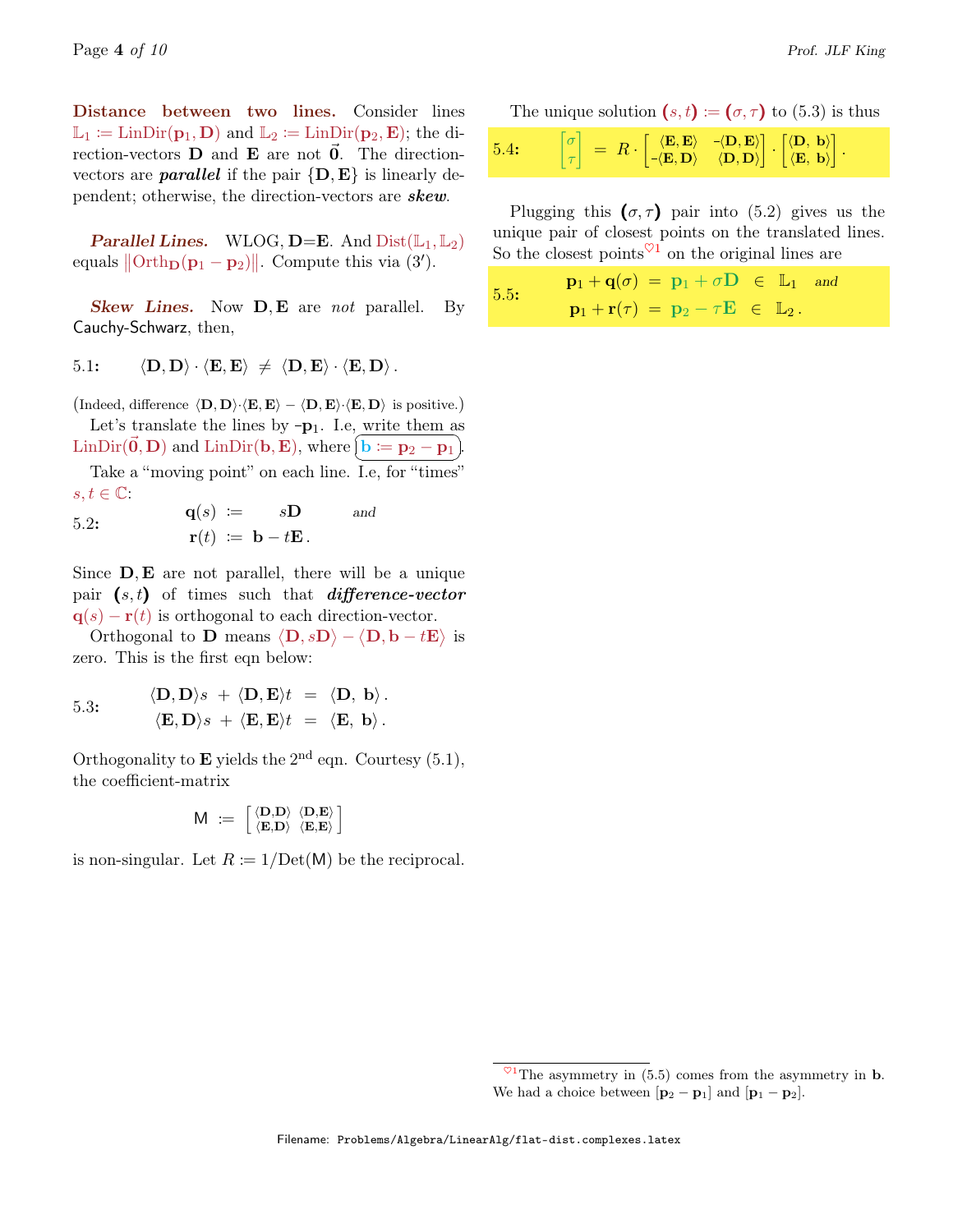Gram-Schmidt alg. In real-or-complex IPS H, consider vectors  $\mathbf{v}_1, \mathbf{v}_2, \mathbf{v}_3, \ldots$  We will construct pairwise-orthogonal non- $\mathbf{0}$  vectors  $\mathbf{b}_1, \mathbf{b}_2, \ldots$  and natnums  $K_0=0 < K_1 < K_2 < \dots$  so that this holds:

```
For each n = 0, 1, 2, \ldots:
      Subspace \mathbf{U}_n := \text{Spn}(\{\mathbf{b}_1, \mathbf{b}_2, \ldots, \mathbf{b}_n\})equals \text{Spn}(\{g_1, g_2, g_3, \ldots, g_{K_n}\}).
```
For  $n = 0$ , our  **equals**  ${\bar{0}}$ **, which indeed is the** span of taking none of the g-vectors.

At stage  $N$ : Successively set index  $\kappa$  to the indices after  $K_N$ . For each  $\kappa$ , compute

$$
\widehat{\mathbf{g}_{\kappa}} \; \coloneqq \; \text{Orth}_{\mathbf{U}_N}(\mathbf{g}_{\kappa}) \; \stackrel{\text{note}}{\Longrightarrow} \; \mathbf{g}_{\kappa} \, - \, \sum_{j=1}^N \text{Proj}_{\mathbf{b}_j}(\mathbf{g}_{\kappa}) \, ,
$$

stopping at the first  $\kappa$  where  $\widehat{\mathbf{g}_{\kappa}} \neq \vec{0}$ . Set  $\mathbf{b}_{N+1} := \widehat{\mathbf{g}_{\kappa}}$ and  $K_{N+1} := \kappa$ . Now increment N.

Our Proj and Orth formulas. For vectors G and  $B \neq 0$ , recall

$$
\text{Proj}_{\mathbf{B}}(\mathbf{G}) = \frac{\langle \mathbf{B}, \mathbf{G} \rangle}{\langle \mathbf{B}, \mathbf{B} \rangle} \cdot \mathbf{B} \quad \text{and}
$$
\n
$$
\text{Orth}_{\mathbf{B}}(\mathbf{G}) = \mathbf{G} - \text{Proj}_{\mathbf{B}}(\mathbf{G}) = \frac{\langle \mathbf{B}, \mathbf{B} \rangle \mathbf{G} - \langle \mathbf{B}, \mathbf{G} \rangle \mathbf{B}}{\langle \mathbf{B}, \mathbf{B} \rangle}.
$$

```
;; Given a list G1, G2, G3, ... of vectors, we
; compute an orthogonal system
               B1, B2, B3, ... with the same span.
;
    In particular if G1, G2, G3, ... was a basis,
; then the B-system is an orthogonal basis.
;
    We could normalize the B-vectors, to get
; an ortho-normal basis N1, N2, N3, ...
; The dot-product w.r.t that ortho-normal basis will
; equal the abstract inner-product that we started with.
% (use-ring Rational-ring)
% (setq G1 (mat-make-initseq 3\ 1\ (1\ 0\ 0)))
    [1][ 0 ]
    \begin{bmatrix} 0 & 1 \end{bmatrix}% (setq G2 (mat-make-initseq 3 \t1' (2 -3 0)))
    [ 2 ]
    [ -3 ]
    [ 0 ]
                                                            % (setq ProjG3onB2
                                                                 [ 0 ]
                                                                 [ 2 ]
                                                                 [ 0 ]
                                                                 [ 0 ]
                                                                 [ 0 ]
                                                                 [ 4 ]
                                                            Easily
                                                             ================
```

```
% (setq G3 (mat-make-initseq 3 1 '(-1 2 4)))
     [-1]\begin{bmatrix} 2 & 1 \end{bmatrix}[ 4 ]
;; Computing an orthogonal {B1, B2, B3} with the
;; same span as {G1, G2, G3}.
% (setq B1 G1)
     [ 1 ]
     [ 0 ]
     [ 0 ]
% (setq ratio (/ (ip B1 G2) (ip B1 B1))) -> 2
% (setq ProjG2onB1 (mat-scal-mult ratio B1))
     \begin{bmatrix} 2 & 1 \end{bmatrix}[ 0 ]
     [ 0 ]
% (setq B2 (mat-sub G2 ProjG2onB1)) ;;This is Orth_B1(G2).
     [ 0 ]
     [-3][ 0 ]
% (ip B1 B2) -> 0 ; Checking the B-vectors are orthogonal.
;; Computing B3.
% (setq ProjG3onB1
    (mat-scal-mult (/ (ip B1 G3) (ip B1 B1)) B1) )
     [-1][ 0 ]
     [ 0 ]
     (mat-scal-mult (/ (ip B2 G3) (ip B2 B2)) B2) )
% (setq B3 (mat-sub G3 (mat-add ProjG3onB1 ProjG3onB2)))
     \begin{bmatrix} -1 & 1 & 0 & 1 & 0 \\ 0 & 0 & 0 & 0 & 0 \\ 0 & 0 & 0 & 0 & 0 \\ 0 & 0 & 0 & 0 & 0 \\ 0 & 0 & 0 & 0 & 0 \\ 0 & 0 & 0 & 0 & 0 \\ 0 & 0 & 0 & 0 & 0 \\ 0 & 0 & 0 & 0 & 0 \\ 0 & 0 & 0 & 0 & 0 \\ 0 & 0 & 0 & 0 & 0 \\ 0 & 0 & 0 & 0 & 0 \\ 0 & 0 & 0 & 0 & 0 \\ 0 & 0 & 0 & 0 & 0 \\ 0 & 0 & 0 & 0 & 0 \\ 0 & [0], [2], [0][0] [0] [4]is an orthogonal basis for |R^3.
```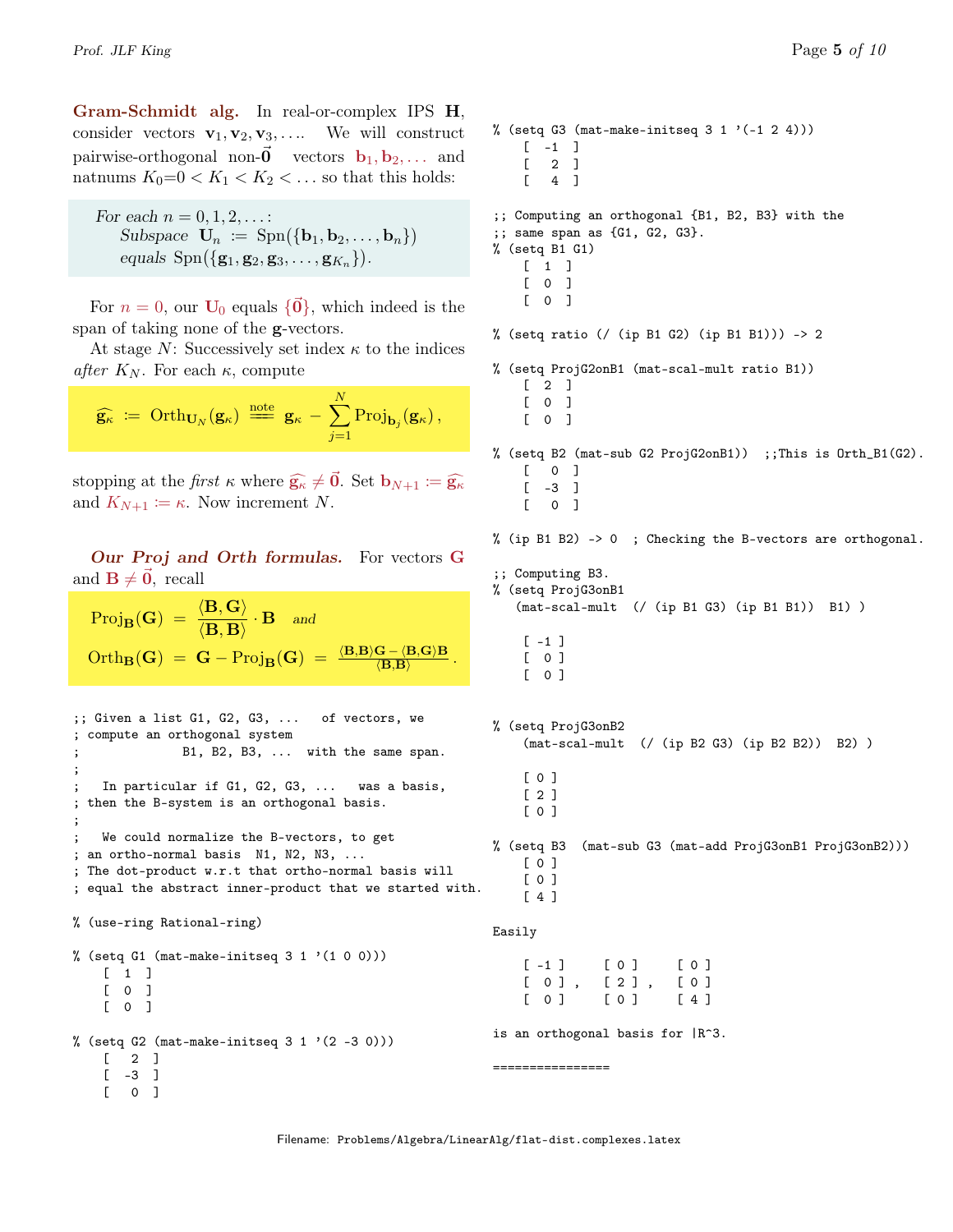```
;; Given a list G1, G2, G3, ... of vectors, we compute
; an orthogonal system
; B1, B2, B3, ... with the same span.
;; A more interesting example, in 4-dim'al space.
% (setq G1 (mat-make-initseq 4 1 '(1 0 3 0)))
    [1][ 0 ]
    [ 3 ]
    [ 0 ]
% (setq G2 (mat-make-initseq 4 1 (4 2 2 -2)))
    [ 4 ]
    \begin{bmatrix} 2 & 1 \end{bmatrix}[ 2 ]
    [-2]% (setq G3 (mat-make-initseq 4 1 '(-1 0 -1 2)))
    [-1][ 0 ]
    [-1][ 2 ]
;; Technically, B1 is the orthogonal-vector of G1
;; with respect to the trivial-subspace.
% (setq B1 G1)
    [\begin{array}{cc} 1 & 1 \end{array}][ 0 ]
    [ 3 ]
    [ 0 ]
% (setq B2 (mat-sub G2 (proj G2 B1))) ;Is Orth_B1(G2)
    [ 3 ]
    [ 2 ]
    [-1]\lceil -2 \rceil;; This next is the orthogonal-vector of G3
;; w.r.t Span(B1, B2).
% (setq B3
     (mat-sub G3 (mat-add (proj G3 B1) (proj G3 B2))) )
    [ 2/5 ][ 2/3 ][-2/15][ 4/3 ];; Let's multiply to make all the entries integers.
% (setq B3 (mat-scal-mult 15 B3))
                                                         ;; We verify that the pairwise inner-products of the
```
;; B-vectors are zero: % (list (ip B1 B2) (ip B1 B3) (ip B2 B3)) -> (0 0 0) ;; Let's check that Span(B1, B2, B3) = Span(G1, G2, G3). % (setq bob (mat-Horiz-concat B1 B2 B3 G1 G2 G3)) [ 1 3 6 1 4 -1 ] [ 0 2 10 0 2 0 ]  $[3 -1 -2 3 2 -1]$  $[0 -2 20 0 -2 2]$ % (rref-mtab-beforecol bob)

JK: Found 3 pivots before the sixth column.

|  |  | c0 c1 c2 c3 c4 c5 |                                    |  |                                        |
|--|--|-------------------|------------------------------------|--|----------------------------------------|
|  |  |                   | ---------------------------------- |  |                                        |
|  |  |                   | r0   1 0 0 1 1 -2/5                |  |                                        |
|  |  |                   | r1   0 1 0 0 1 -1/3                |  |                                        |
|  |  |                   | r2   0 0 1 0 0 1/15                |  |                                        |
|  |  |                   |                                    |  | r3   0 0 0 0 0 0  ; Yay, Gram-Schmidt. |
|  |  |                   |                                    |  |                                        |

Ortho-Projecting on a subspace. The orthogonal projection of g on a finite-dimensional subspace  $U \subset V$  can be computed from any *orthogonal*-basis, U, of U, via

$$
\begin{aligned} \text{Proj}_{\mathbf{U}}(\mathbf{g}) \ &= \sum_{\mathbf{b}\in\mathcal{U}} \text{Proj}_{\mathbf{b}}(\mathbf{g}) \ = \sum_{\mathbf{b}\in\mathcal{U}} \frac{\langle \mathbf{b}, \mathbf{g} \rangle}{\langle \mathbf{b}, \mathbf{b} \rangle} \cdot \mathbf{b}. \text{ Thus,} \\ \text{Orth}_{\mathbf{U}}(\mathbf{g}) \ &= \mathbf{g} - \text{Proj}_{\mathbf{U}}(\mathbf{g}). \end{aligned}
$$

Proj in polynomial space. On V, the VS of polynomials, put IP  $\langle f, g \rangle := \int_0^1 f \cdot g$ . Henceforth, let  $\oint$ ? mean  $\int_0^1 ? \, dx$ .

Let's compute  $\text{Orth}_{x^2}(x^3)$ ). Firstly

$$
\langle x^2, x^3 \rangle = \oint x^5 = 1/6
$$
  
\n
$$
\langle x^2, x^2 \rangle = \oint x^4 = 1/5.
$$
 Thus,  
\n
$$
Proj_{x^2}(x^3) = \frac{1/6}{1/5}x^2 = \frac{5}{6}x^2.
$$
 So,  
\n
$$
Orth_{x^2}(x^3) = x^3 - Proj_{x^2}(x^3) = x^3 - \frac{5}{6}x^2.
$$

The Reader can check that  $\langle x^2, x^3 - \frac{5}{6} \rangle$  $\frac{5}{6}x^2$  is zero.

```
[ 6 ]
```
- [ 10 ]
- $[-2]$
- [ 20 ]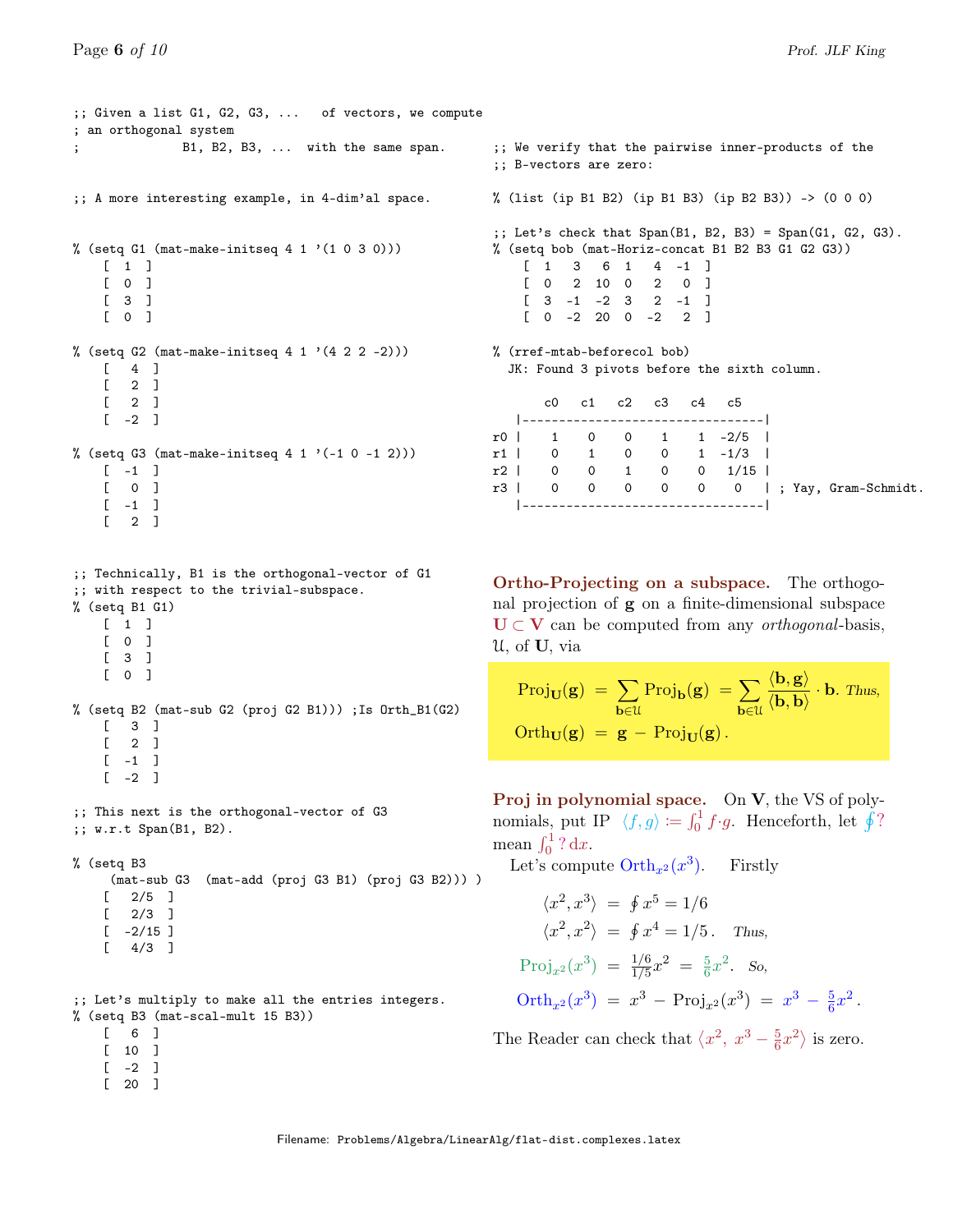Conjugate-transpose. Imagine a 5×7 C-matrix  $M = [\alpha_{i,j}]_{i,j}$ The *complex-conjugate* of M is  $M = [\overline{\alpha_{i,j}}]_{i,j}$ . The **transpose** of M is  $M^t = [\alpha_{j,i}]_{i,j}$ . Complex-conjugatation and transpose are involutions, and they commute with each other.

The *conjugate-transpose* of M is

$$
\mathsf{M}^* \;:=\; \overline{\mathsf{M}^t} \; \stackrel{\mathrm{note}}{=\!\!=} \; \overline{\mathsf{M}}^{\,t} \,.
$$

This  $M^*$  is also called the *adjoint* of M.

Application: Suppose  $V$  is a 5-dim'al  $C$ -IP space, with (ordered) basis G. Use Gram-Schmidt to produce an orthogonal-basis (i.e, pairwise orthogonal), then divide each vector by its norm, to get an orthonormal basis  $B$ . W.r.t  $B$ , vectors in  $V$  are columnvectors,  $\mathbf{u} = [\alpha_i]_i$  and  $\mathbf{v} = [\beta_i]_i$ . The improvement: The given IP is now the complex  $dot$ -product

$$
\langle \mathbf{u}, \mathbf{v} \rangle = \mathbf{u}^* \cdot \mathbf{v} = \sum_{i=1}^5 \overline{\alpha_i} \cdot \beta_i.
$$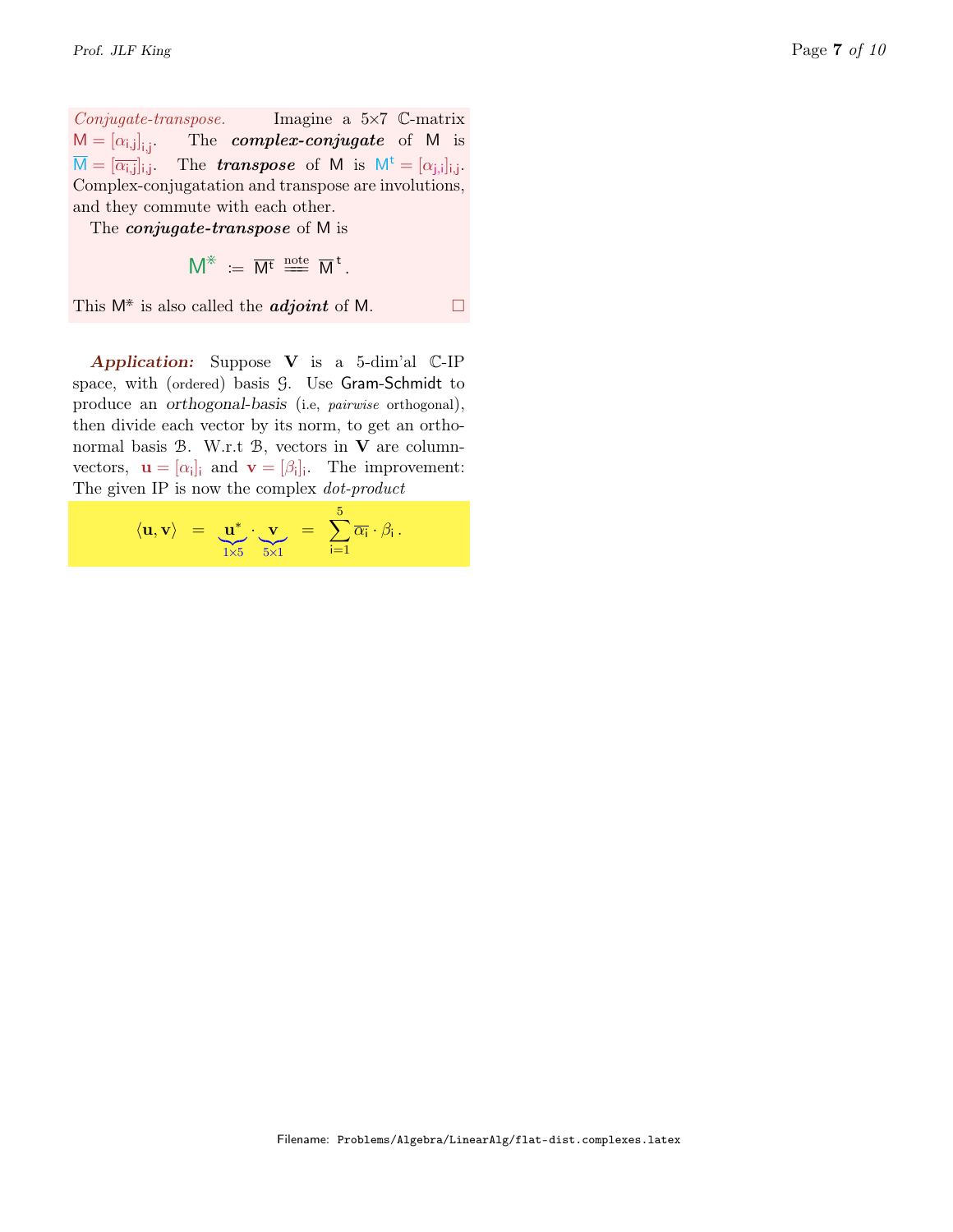Cauchy-Schwarz Inequality. Two vectors u, v in an  $F$ -VS are  $F$ -parallel if, there exist scalars  $\alpha, \beta \in \mathcal{F}$ , not both 0, with  $\alpha \mathbf{u} = \beta \mathbf{v}$ ; i.e, IFF  $\{\mathbf{u}, \mathbf{v}\}\$ is lin-dependent.

For C-vectors **u**, **v** consider relation  $\alpha$ **u** =  $\beta$ **v**, for real  $\alpha, \beta$ , not both 0. If we can pick  $\alpha, \beta \geq 0$ , then **u** and v are same-direction parallel.

If we can pick  $\alpha \leq 0 \leq \beta$ , then **u** and **v** are opposite-direction parallel. (Abbrev: "same-dir parallel" and "opp-dir parallel".)

Obs. None of same/opp-dir/parallel is transitive. However, for R either parallel or same-dir parallel,

If 
$$
u \mathbb{R}c
$$
 and  $c \mathbb{R}v$ , and  $c \neq \vec{0}$ , then  $u \mathbb{R}v$ .

6: Cauchy-Schwarz Theorem. Consider vectors  $\mathbf{u}, \mathbf{v}$  in a complex IPS V. Then

6a: 
$$
|\langle \mathbf{u}, \mathbf{v} \rangle|^2 \leq ||\mathbf{u}||^2 \cdot ||\mathbf{v}||^2
$$
, i.e,  
 $|\langle \mathbf{u}, \mathbf{v} \rangle| \leq ||\mathbf{u}|| \cdot ||\mathbf{v}||$ ,

with equality IFF **u** and **v** are parallel. Indeed  $\langle \mathbf{u}, \mathbf{v} \rangle = \pm ||\mathbf{u}|| \cdot ||\mathbf{v}||$  as the **u**, **v** pair is same/opp-dir  $parallel.$ 

We get an immediate corollary.

6b: IP Triangle-Inequality. For all vectors  $\mathbf{u}, \mathbf{v}$ :

$$
\|\mathbf{u}+\mathbf{v}\| \leq \|\mathbf{u}\| + \|\mathbf{v}\|.
$$

**Proof.** For  $\alpha \in \mathbb{C}$ , recall  $\text{Re}(\alpha) \leq |\alpha|$ . Working with squares-of-norms:

$$
\langle \mathbf{u} + \mathbf{v}, \mathbf{u} + \mathbf{v} \rangle = \langle \mathbf{u}, \mathbf{u} \rangle + \langle \mathbf{v}, \mathbf{v} \rangle + 2 \text{Re}(\langle \mathbf{u}, \mathbf{v} \rangle)
$$
  
(1) + C-S  

$$
\leq \text{Same} + \text{Same} + 2 \cdot ||\mathbf{u}|| \cdot ||\mathbf{v}||
$$

$$
= \left[ ||\mathbf{u}|| + ||\mathbf{v}|| \right]^2.
$$

Since the end-terms are non-negative, square-rooting yields (†).

6c: Lem. Consider quadratic  $h(t) := At^2 - 2Bt + C$ , where t, A,B,C are real, with  $A > 0$ . Let  $\tau \in \mathbb{R}$  be the min-point of h, i.e,  $\forall t \in \mathbb{R}$ :  $h(t) \geq h(\tau)$ . Then

6d: 
$$
\tau = \frac{B}{A}
$$
, and min-value  $h(\tau)$  equals  $C - \frac{B^2}{A}$ .  $\diamond$ 

*Pf.* Well, 
$$
h'(t) = 2At - 2B
$$
, and  $h'(\tau) = 0$ . Etc.

Pf of C-S, (6), for a real-VS. If  $v = \vec{0}$ , then the thm's conclusion holds, so WLOG  $v \neq 0$ .

Define  $f: \mathbb{R} \to \mathbb{R}$  by  $f(t) := ||\mathbf{u} - t\mathbf{v}||^2$ . I claim that

$$
\begin{array}{rcl} f(t) & \stackrel{?}{=} & At^2-2Bt+C\,, \quad \hbox{where} \\ A\coloneqq \langle \mathbf{v},\mathbf{v}\rangle & \hbox{ and } & B\coloneqq \langle \mathbf{v},\mathbf{u}\rangle \quad \hbox{and} \quad C\coloneqq \langle \mathbf{u},\mathbf{u}\rangle\,. \end{array}
$$

Why? Our  $f(t)$  equals  $\langle \mathbf{u} - t\mathbf{v}, \mathbf{u} - t\mathbf{v} \rangle$  which equals

$$
*:\qquad \langle tv,t\mathbf{v}\rangle-\Big[\langle t\mathbf{v},\mathbf{u}\rangle+\langle \mathbf{u},t\mathbf{v}\rangle\Big]+\langle \mathbf{u},\mathbf{u}\rangle.
$$

Since t is real,  $f(t)$  equals

= 
$$
t^2 \langle \mathbf{v}, \mathbf{v} \rangle - [t \langle \mathbf{v}, \mathbf{u} \rangle + t \langle \mathbf{u}, \mathbf{v} \rangle] + C
$$
  
=  $t^2 A - t \cdot 2B + C$ .

As f is the square of a distance, the min-value of f is non-neg. Thus  $0 \leq C - \frac{B^2}{4}$ ion-neg. Thus  $0 \leq C - \frac{B^2}{A}$ , by (6c). Finally,  $A > 0$ so  $\left(B^2 \le AC\right)$ , which is (6a). ✝ ✆

Pf of C-S for a C-VS. We proceed as above, but allowing a complex t. Now  $(*)$  equals

$$
**: \t|t|^2 \langle \mathbf{v}, \mathbf{v} \rangle - \left[ \overline{t} \langle \mathbf{v}, \mathbf{u} \rangle + t \langle \mathbf{u}, \mathbf{v} \rangle \right] + \langle \mathbf{u}, \mathbf{u} \rangle.
$$

In the real case, we plugged  $\tau := \frac{B}{A} = \frac{\langle v, u \rangle}{\langle v, v \rangle}$  $\frac{\langle \mathbf{v}, \mathbf{u} \rangle}{\langle \mathbf{v}, \mathbf{v} \rangle}$  in for t, and we do that here as well. Notice that

$$
\tau \cdot \langle \mathbf{u}, \mathbf{v} \rangle \; = \; \frac{\big| \langle \mathbf{v}, \mathbf{u} \rangle \big|^2}{\langle \mathbf{v}, \mathbf{v} \rangle} \; \stackrel{\text{note}}{\in} \; \mathbb{R} \, .
$$

Plugging  $\tau$  into (\*\*) says that  $f(\tau)$  equals

$$
\frac{\left|\langle \mathbf{v}, \mathbf{u} \rangle\right|^2}{\langle \mathbf{v}, \mathbf{v} \rangle} - 2 \cdot \frac{\left|\langle \mathbf{v}, \mathbf{u} \rangle\right|^2}{\langle \mathbf{v}, \mathbf{v} \rangle} + \langle \mathbf{u}, \mathbf{u} \rangle \stackrel{\text{note}}{=} \langle \mathbf{u}, \mathbf{u} \rangle - \frac{\left|\langle \mathbf{v}, \mathbf{u} \rangle\right|^2}{\langle \mathbf{v}, \mathbf{v} \rangle}.
$$
Thus  $\frac{\left|\langle \mathbf{v}, \mathbf{u} \rangle\right|^2}{\langle \mathbf{v}, \mathbf{v} \rangle} \le \langle \mathbf{u}, \mathbf{u} \rangle$ , Now multiply by  $\langle \mathbf{v}, \mathbf{v} \rangle$ .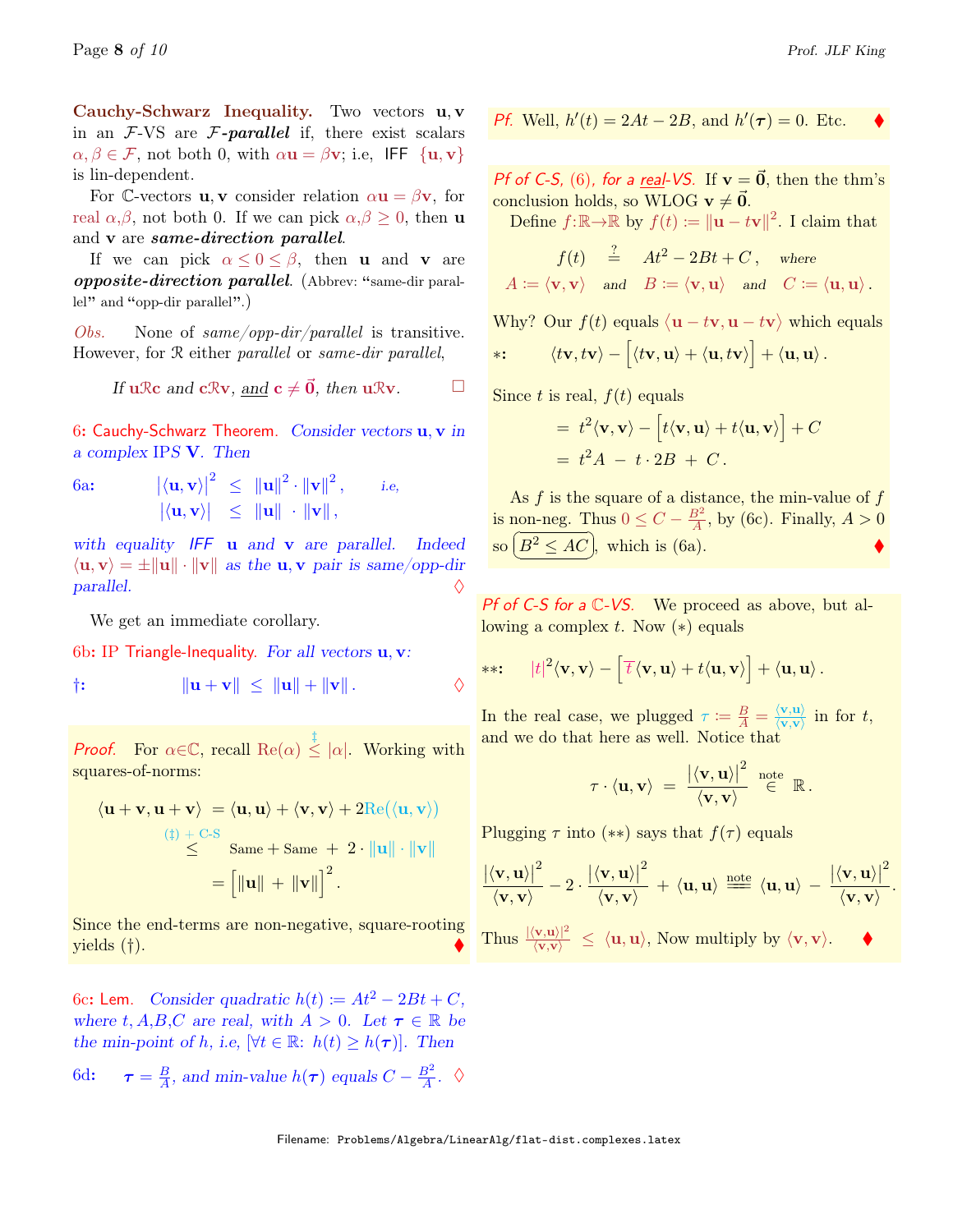When do we have equality in Cauchy-Schwarz? Note that vector pair  $\{u, v\}$  is linearly dependent (i.e, **u** and **v** are parallel) IFF Orth<sub>**v**</sub>(**u**) is  $\vec{0}$ .

Equality in  $(6a)$  IFF parallel. WLOG, both  $u$  and  $v$ are non-zero. Set  $\mathbf{z} := \text{Orth}_{\mathbf{v}}(\mathbf{u});$  so  $\mathbf{u} = \alpha \mathbf{v} + \mathbf{z}$ , for some (complex)  $\alpha$ . WLOG  $\alpha \neq 0$ . [If not, then  $\langle \mathbf{u}, \mathbf{v} \rangle = 0$ but  $||u||^2 ||v||^2$  is positive, since neither u nor v is  $\vec{0}$ . And u is not parallel to v, as  $u \perp v$  yet neither vector is  $\vec{0}$ .]

As (in)equality in (6a) is unaffected by multiplying u by a non-zero scalar, replace u by  $\frac{1}{\alpha}$ u. I.e, WLOG  $u = v + z$  with  $v \perp z$ . Computing,

$$
\langle \mathbf{u}, \mathbf{v} \rangle = \langle \mathbf{v} + \mathbf{z}, \mathbf{v} \rangle = \langle \mathbf{v}, \mathbf{v} \rangle + 0 \stackrel{\text{note}}{=} \|\mathbf{v}\|^2.
$$
  

$$
\langle \mathbf{u}, \mathbf{u} \rangle = \|\mathbf{v}\|^2 + \|\mathbf{z}\|^2 + \langle \mathbf{v}, \mathbf{z} \rangle + \langle \mathbf{z}, \mathbf{v} \rangle = \|\mathbf{v}\|^2 + \|\mathbf{z}\|^2.
$$
  

$$
\langle \mathbf{v}, \mathbf{v} \rangle = \|\mathbf{v}\|^2.
$$

 $\text{Our C-S says } |\langle \mathbf{u}, \mathbf{v} \rangle|^2 \, \le \, \langle \mathbf{u}, \mathbf{u} \rangle \langle \mathbf{v}, \mathbf{v} \rangle.$  Substituting in the above formulas, C-S asserts

$$
\|\mathbf{v}\|^2 \cdot \|\mathbf{v}\|^2 \ \leq \ \left[\|\mathbf{v}\|^2 + \|\mathbf{z}\|^2\right] \cdot \|\mathbf{v}\|^2 \, .
$$

Dividing by the positive  $\|\mathbf{v}\|^2$  yields

$$
\|\mathbf{v}\|^2 \ \leq \ \|\mathbf{v}\|^2 + \|\mathbf{z}\|^2 \, .
$$

We have equality here IFF  $z = \vec{0}$ , i.e, u was parallel to v all along.